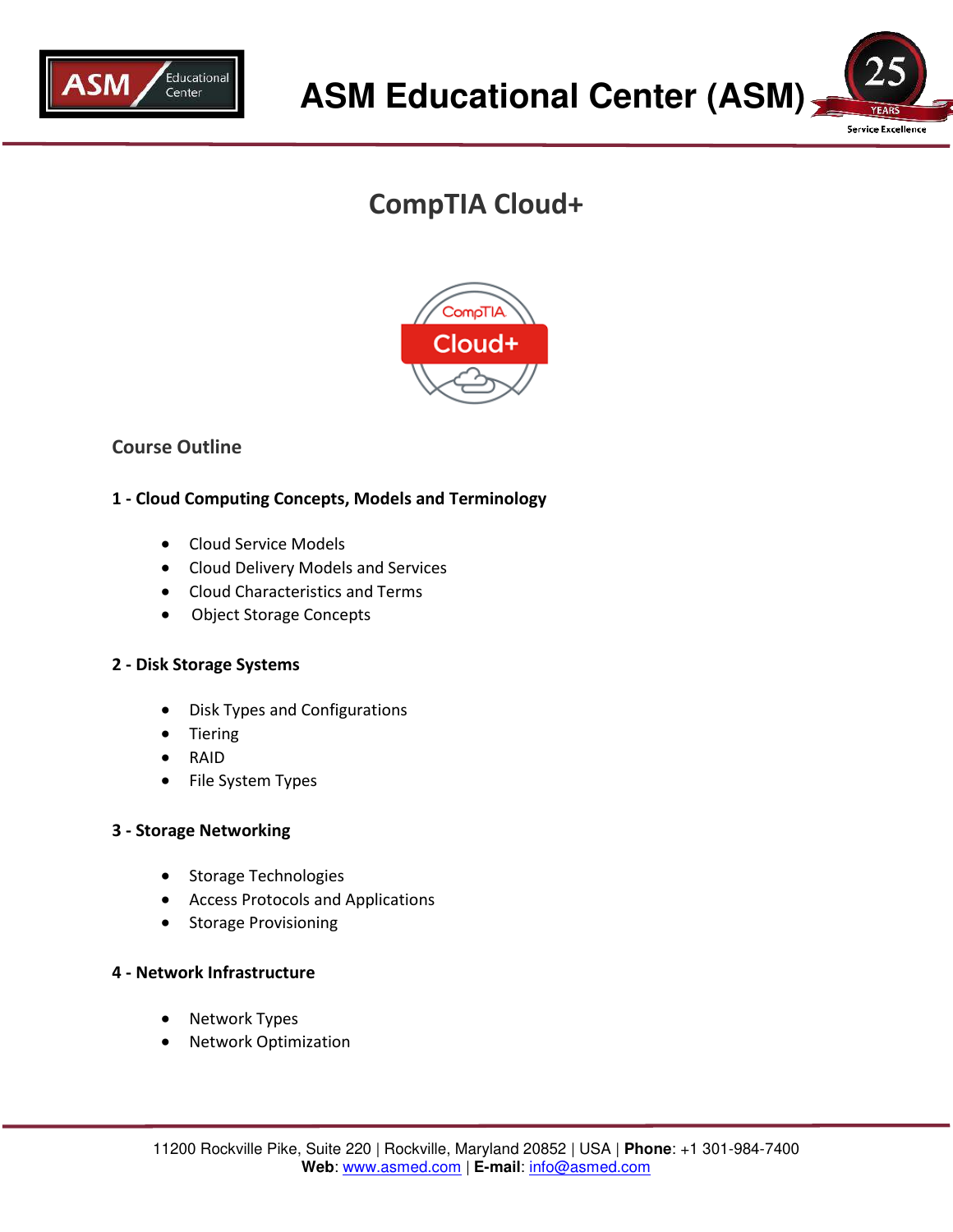

Service Excellence

- Routing and Switching
- Network Ports and Protocols

#### **5 - Virtualization Components**

- Hypervisor
- Virtualization Host
- Virtual Machine

#### **6 - Virtualization and the Cloud**

- Benefits of Virtualization in a Cloud Environment
- Virtual Resource Migrations
- Migration Considerations

#### **7 - Network Management**

- Resource Monitoring Techniques
- Remote Access Tools

#### **8 - Performance Tuning**

- Host Resource Allocation
- Virtual Machine Resource Allocation
- Optimizing Performance

#### **9 - Systems Management**

- Policies and Procedures
- Systems Management Best Practices

#### **10 - Testing and Troubleshooting**

- **•** Testing Techniques
- **•** Troubleshooting and Tools